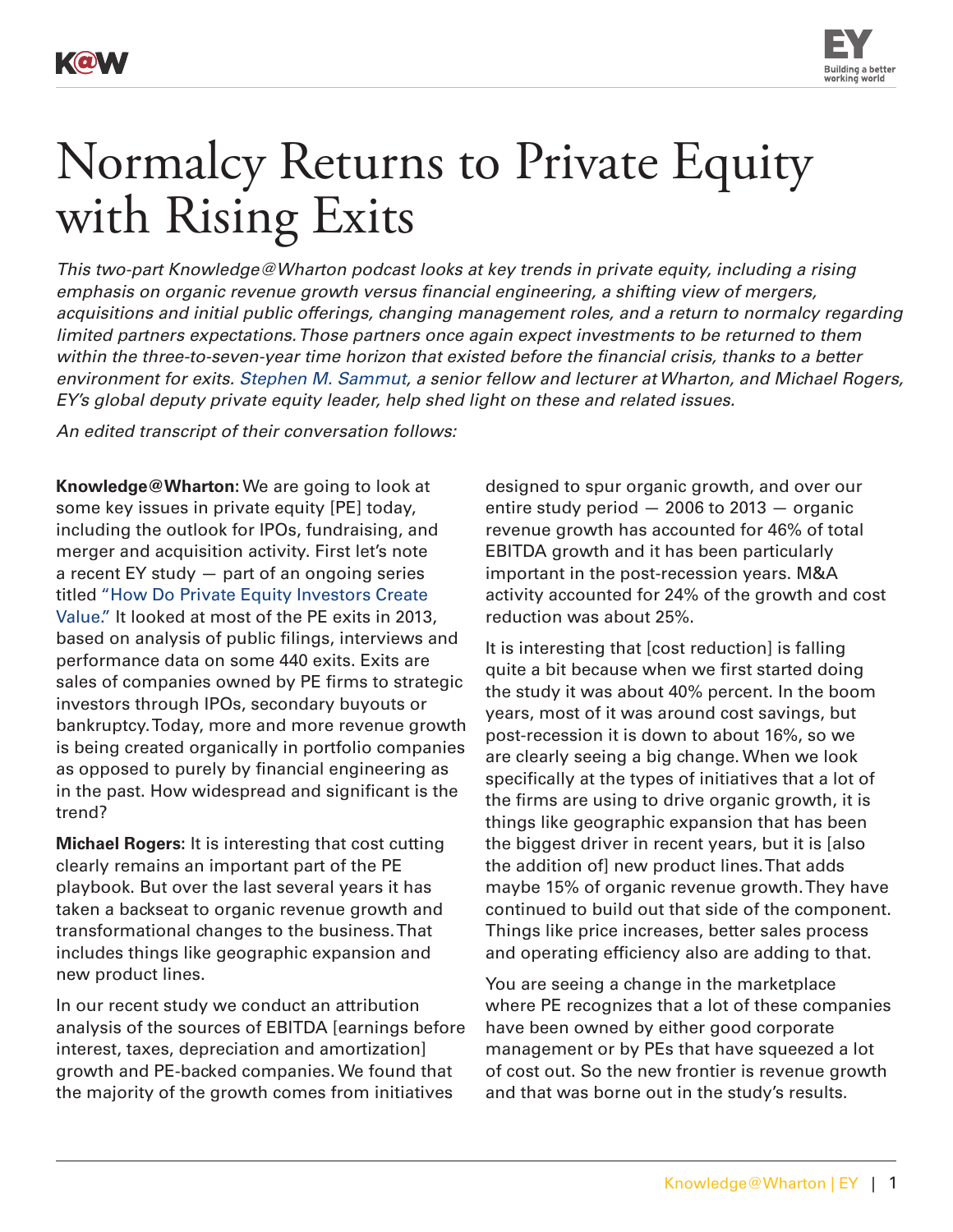



**Stephen M. Sammut:** Those are very important observations as to what is going on in private equity and it is nice to have hard data that supports that — sometimes we are merely speculating. A very important point is that many of the companies that were purchased by PE firms – either just before the market correction in 2007 and 2008 and shortly thereafter – probably were acquired having had significant cost reduction already done, especially if they were in the hands of PE firms that had then flipped them over to another PE firm.

Moreover, it became clear to the management of these companies before they were acquired by PE firms that they had to change the way they were doing things as well. So using the expression from *The World According to Garp*, these companies were pre-disastered in a way, and that really put the emphasis on organic growth as the next step to achieving alpha or returns. As a narrative it fits together. It makes a lot of sense….

**Knowledge@Wharton:** Right after the fallout there was talk of the "wall of [PE] debt" that was going to have to be paid back. A lot of that has been taken down now and things look better over the last year or two.

**Sammut:** The macro factors look better. As discussed in our last podcast, there had been an increase and a shifting of capital flowing into the developed country buyout funds or PE firms. And although there was not a drastic reduction from emerging markets, there definitely was a shift and that probably was a forecast of better things to come.

But if you speak with PE fund managers you will find that many of them still see this as a very challenging fund-raising environment, and capital still tends to flow on a preferential basis to the larger-branded funds. I don't know if EY's current data is bearing that out but that is certainly anecdotally what I have learned in speaking with PE fund managers. Moreover, the apparent liquidity that the IPOs of 2012 and 2013 created is not necessarily in fact liquidity. So I am not sure that the funds are out of the woods just yet

as they manage their public positions in these companies and how to best harvest liquidity.

**Knowledge@Wharton:** Could you drill down into that liquidity issue – they appear to be more liquid but perhaps are not as liquid as they appear?

**Sammut:** This is a phenomenon that confronts venture capital funds as well. And that is, when you have an IPO, the good news is you are getting the confidence of a public market to infuse more capital, but in most instances neither the PE funds nor the venture capital funds can sell their positions in that initial public offering. And even if they can they have a lock-out period. So in many instances the portion of the offering that the VCs hold, or the PE funds hold – their positions of privately held stock — are still relatively high.

Also, the floats are dropping when companies go public, possibly because the valuations are so much higher, a smaller percent of the companies are being listed, and that puts more and more burden on the funds – be they PE or VC funds – to rely on secondary offerings. And there you are at the mercy of the market, which could be good or dreadful.

**Rogers:** To touch Steve's final point first, we have seen a lot of what we would call successful IPO exit activities by PE over the last 12 to 18 months and I think Steve hit it on the head. While a lot of them have issued equity, they have issued a tranche of equity, got a position made in the marketplace, got people following the stock, and they still are holding significant pieces of that.

Now interestingly, in a rising market that actually can be good because most follow-ons that have occurred since then, were issued at higher prices as the market has stepped up over the last 12- 24 months. But as Steve also rightly points out, there is inherent risk in that. It does not always go in your favor. And if we get a little bit of a down draft you would see many of these funds still have significant exposure to some of these entities that went public and they are sitting on the step component of the shares if you will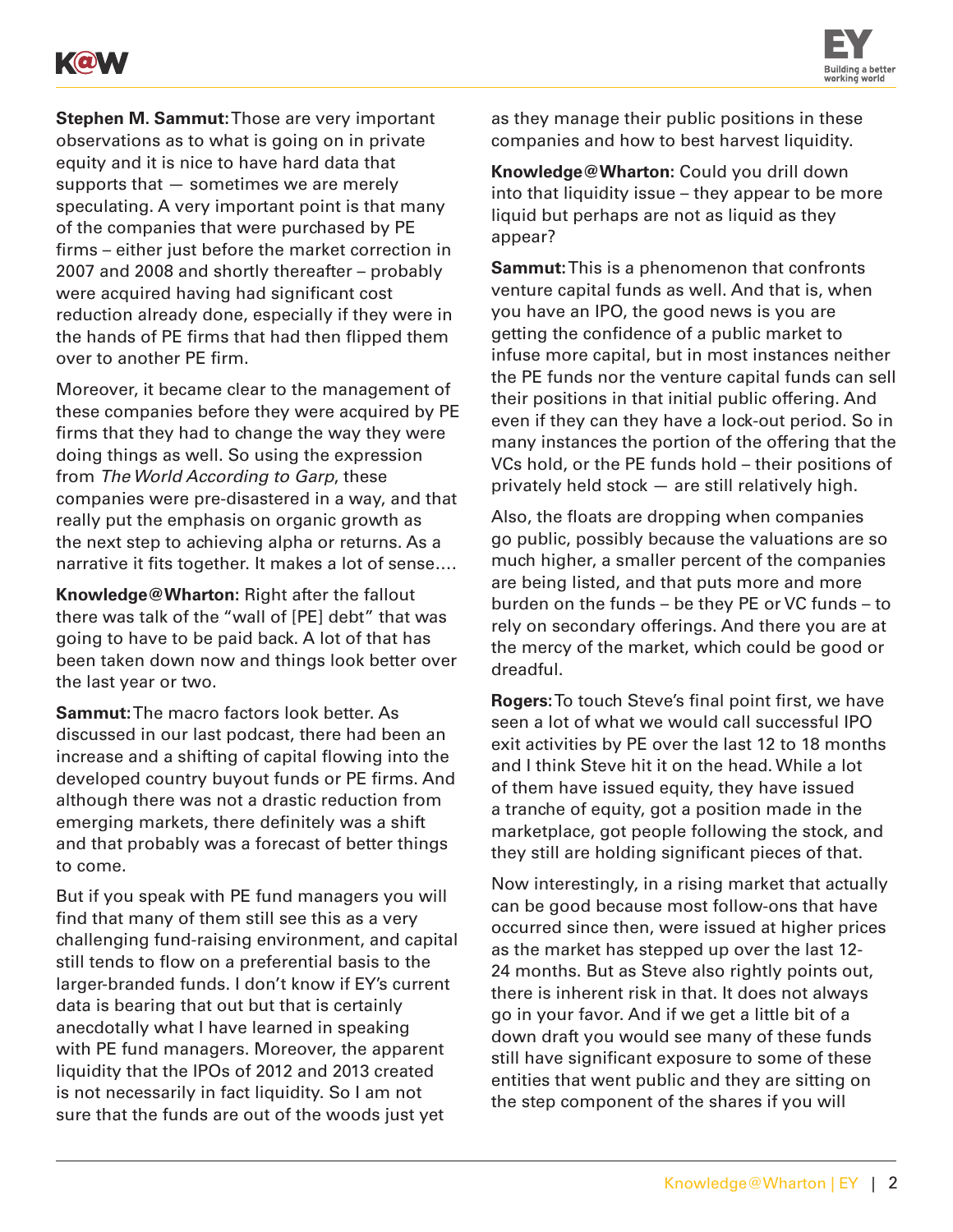



even if they, in many cases, majority blocks sometimes. So that is a bit of a risk from a market and environment perspective.

We definitely see a bar-belling of fund-raising. If you are successful, had a good track record and look appealing to the markets – maybe you have a niche that is very attractive and you have invested successfully – we see over-subscription almost as strong as you saw in the hay days in the mid-2000 period. But the challenge now is the lower end. Oftentimes these folks are struggling. So you would have to be a small niche player that really has a unique skill and a strategy to bear – and you can convince the market of that – or you are really large and you are playing a different game.

But there are many of those funds in the middle that are struggling. One of the overall themes is that we were very worried a few years ago about the huge pent-up number of companies that were stuck in some of the PE portfolios around the country and around the world. At one point a few years ago – at the pace we were exiting it would take about seven years to unwind the U.S. – or North American –portfolio and that number was about 13 years in Europe. We have seen that come down as a result of the exit activity that has taken place. There has been strong secondary activity. There has been strong IPO activity.

What we see in general is the industry returning to a bit of normalcy – that the expectations of LPs [are that] that they can invest – that the GPs will take those proceeds and apply them in a fashion that earns a reasonable return, and that they can expect their money to be returned to them in the normal three-to-seven-year time horizon that they have grown accustomed to. That has returned to the market, which we think is healthy and I would classify that all as a kind of liquidity if you will. It does not mean liquidity like overnight liquidity. It means: I anticipate getting a normal flow of funds coming back to me as an LP from the investments we make in normal course. So from that perspective the industry is on more solid footing.

**Sammut:** I agree. There is another factor

contributing to liquidity: The major corporations have returned to the table to do acquisitions of their own. The good news is, in many cases, they acquire from the portfolios of the private equity funds. In other instances they are competing head-to-head for these acquisitions and sometimes strategic buyers might be willing to pay more than a private equity fund. Nevertheless, that puts energy into the market and improves liquidity, and gets the market conditioned for, in addition to this organic growth, to also grow through acquisitions.

**Knowledge@Wharton:** How would you describe the current state of buy-and-build in PE versus just a few years ago?

**Rogers:** Over the last decade or so I think PE firms focused efforts on working with companies to accelerate growth from their core businesses. In 2013 we saw a marked uptick in exits, which pursued a buy-and-build strategy, and the last five years I think we had counted that they were about 21% of deals in our study. In 2013 they represented 31% exits. So lower valuations, a lack of strategic competitors, and a number of industries where consolidation and fragmentation is ongoing really provided an accommodating environment for the rollouts. And so we saw a lot more of those.

We are likely to see a return to PE firms really focusing on improving their core businesses and M&A rollups will clearly be a part of that, but with valuations trending higher, the role of builds-outs like that has been diminished a bit. And we really have seen that and heard that anecdotally from folks when we did the study, and that seems to be less of the model these days.

**Sammut:** In other words, the strategy of acquiring a core asset and then doing a rollup around it – whether or not it was attractive during the dark period – was nevertheless a strategy that many funds followed. It is a very difficult one for both the management as well as the PE fund itself. For the management teams of the portfolio companies it means that they are constantly in the process of integrating new businesses and